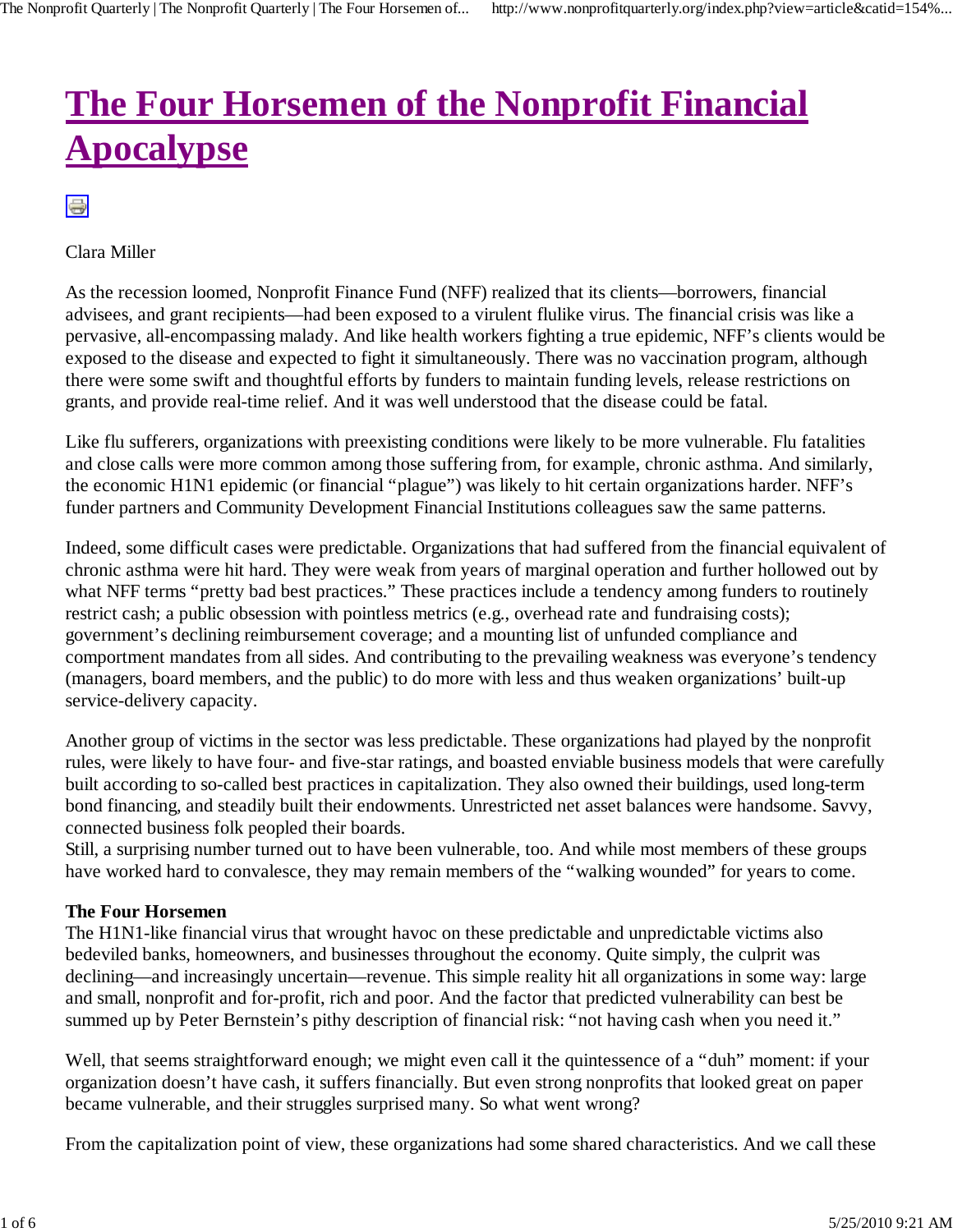carefully built elements that made them vulnerable the "Four Horsemen of the Nonprofit Financial Apocalypse." Any one horseman can make an organization more vulnerable in an uncertain, changing economy. But when these horsemen ride together, they can be fatal.

#### *Horseman One: Too Much Real Estate*

For most board members and nonprofit advisers (or, for that matter, senior managers) it's practically axiomatic that owning your facility is better than leasing one. Why pour rent money down the drain when you can build up equity? If you own a building, you can borrow and leverage your growth.

In NFF's experience, this prevailing "wisdom"—even in good times—isn't reliably true. The prospective returns on commercial real estate (or personal homeownership) don't usually square with nonprofits' commercial realities. Even in the best of circumstances, acquiring a facility that doesn't push an organization's fixed costs to an uncomfortable level is devilishly difficult.

NFF research indicates that about one-third of organizations that acquire facilities can manage these shoals well. This third ends up with a building that cradles the program and works financially: a true triumph. Another third manages to complete the building but arrives gasping on the beach; as a result, this group becomes the walking wounded. Among this group, program quality and financial health are typically impaired for years.

For a final third, financial imbalance pervades operations to the point of requiring reorganization or even extinction. What's more, the tendency to value real estate purchases over other capital investment—building the technology platform, refreshing programmatic assets, or adding firepower to the development department, for example—forces more important parts of the organization's operation—and future—to go without capital investment. Especially in a rapidly changing economy, the opportunity costs are high.

In the boom times that preceded the recent crash, some capital campaigns and facility planners in the nonprofit sector experienced irrational exuberance as well. Building campaigns and acquisitions regularly outstripped carrying capacity. Some strong organizations built or acquired more than they needed in the belief that market value would continue to increase and that they would continue to grow. In some cases, they reasoned that having excess capacity would allow them to go into the landlord business (and collect reliable revenue from rent).

For overbuilders, the market has been a cruel teacher. Even where nonprofits didn't expect rental income, those that anticipated straight-line growth have experienced interruption, decline, and vagaries in revenue, so the increased fixed costs of a larger facility (and more managerial and programming expenses) have become a burden. Moreover, quick fixes are elusive. Especially in a down market, it's difficult to sell a building or lease surplus space to ease this burden.

Thus, for prospective landlords, overly large buildings have imposed a double whammy: not only do these landlords face the burden of higher fixed costs but the collapse in commercial rents has made tenants rarer (or nonexistent), eliminating expected rental income. Most made their revenue and expense projections at or near the top of the real estate market, so market rent declines will have real and probably long-lasting financial consequences during a slow recovery.

#### *Horseman Two: Too Much Debt*

While there's much talk about nonprofits' lack of access to debt, research by Robert J. Yetman of the University of California, Davis, demonstrates that nonprofits resemble their for-profit peers (in terms of size and type of operations) with respect to the levels and kinds of debt deployed. Historically low interest rates attracted nonprofits just as these rates did everyone else, even though that situation created too much borrowing.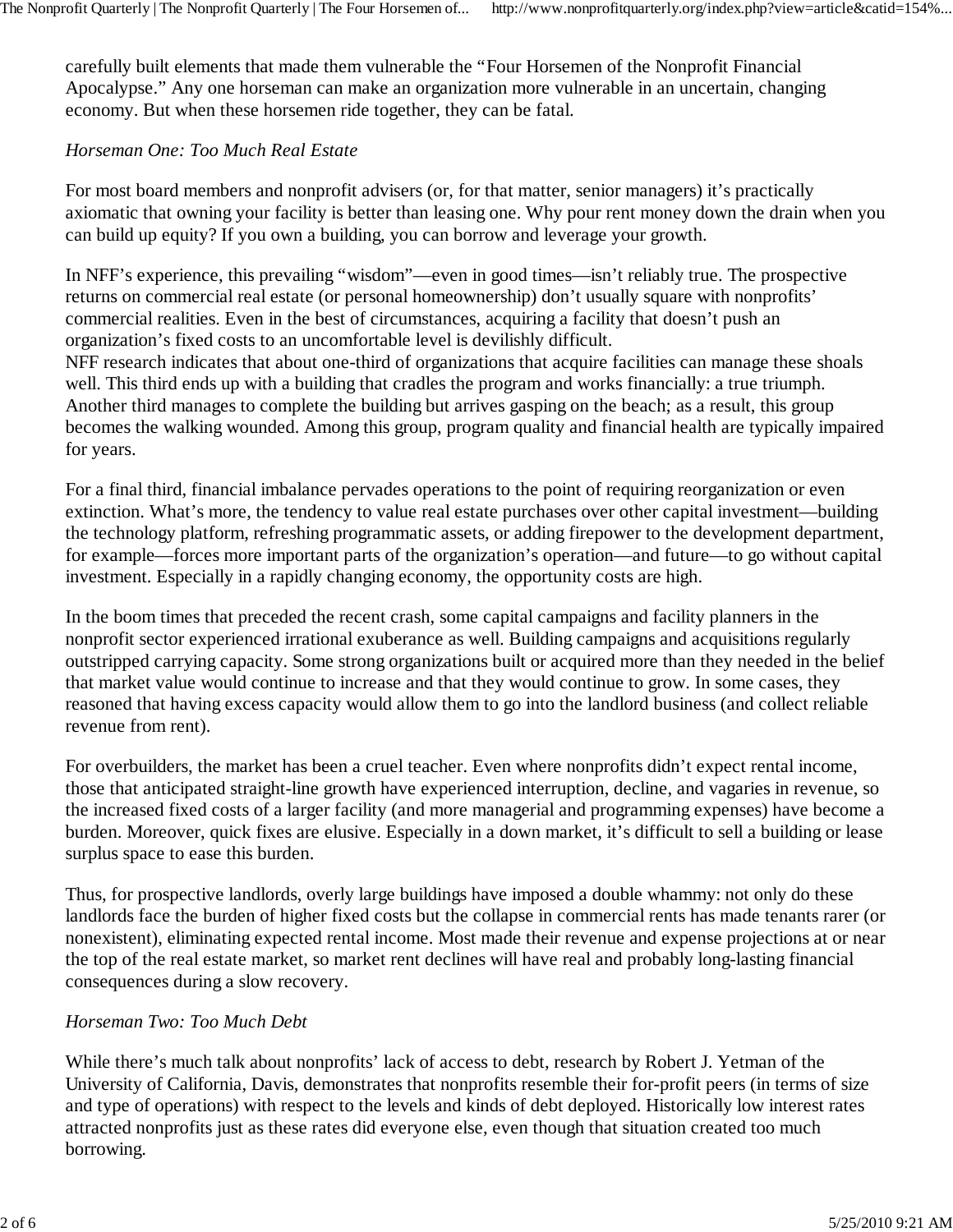In the recent downturn, debt—especially high levels of debt where borrowers and lenders overestimated the amount of reliable revenue available for repayment—has affected even strong organizations. Those taking out mortgages or issuing bonds to finance purchase or construction have found that their debt is an additional component of increasing fixed costs. And ironically, some of the most creditworthy—medium-size and large organizations with excellent bond ratings—find themselves working their way out of this fix. Because they could borrow at low rates and, in some cases, against endowments that pumped out historically high returns, they did. When operating revenue dropped, they had to cut programs and services to stay afloat. As Stephanie Strom notes in her September 23, 2009 *New York Times* article, there are numerous cases where robust organizations with excellent bond ratings, the best access to capital, and "management savvy" overreached, and their capital structure made them less flexi-ble, with negative consequences.

### *Horseman Three: "Under Water" Balance Sheets and Negative Liquidity*

Over the years, one of the so-called pretty bad best practices that NFF has observed is a purported formulaic path to financial stability through the successive addition of assets (generally increasingly illiquid) to the balance sheet: first a leased space, then the cash reserve, then a building, and then, finally, the endowment.

For many, amassing an endowment represents a "nirvana" state, where fundraising (and related pain) ceases and programs are amply funded; the sun shines on beaming board members who have tidy, constructive discussion about investment options (as opposed to unseemly wrestling sessions about who's written their annual check); and every meeting includes thoughtful planning based on a reliable, multiyear gush of investment earnings from the endowment.

Myriad factors make this progression impracticable (and even undesirable) for most organizations, but it persists. And it has for many years, despite evidence to the contrary. Even in 1940, Margaret Grant and Herman Hettinger noted that endowments provided potentially unreliable revenue: "Endowments are becoming more difficult to build up and the income there from has been found uncertain when most needed, in depressions [emphasis added]," they wrote.

By 2008, many endowments were heavily invested in equities, and portions of most portfolios were "under water" (i.e., had declined in value to a level lower than their purchase price). A cash-strapped organization faced the unsatisfactory choice of (1) selling (and thus realizing a loss while awaiting recovery); (2) holding on while accepting that the returns would be meager or nonexistent; or (3) borrowing against the devalued portfolio or another asset (consider New York's Metropolitan Opera borrowing against its Chagalls to raise cash).

This is not to say that some organizations do not have a compelling mission-related need for an endowment or that having cash reserves, sinking funds, and similar assets on the balance sheet are not evidence of enterprise-savvy financial management. The problem is our sector's automatic-pilot approach to making these decisions.

#### *Horseman Four: Torturous Labor Economics*

Finally, an important part of the sector's commercial proposition is difficult labor economics, which makes commercial operation problematic. Managing workforce dynamics has been a historically challenging aspect of nonprofit enterprises, and one of which seasoned managers are well aware.

Some nonprofits require highly specialized talent, which is expensive and requires ongoing care, feeding, and investment. Economies of scale available in the for-profit world are not always applicable to nonprofits (consider symphony orchestras and research universities). Other nonprofits are labor-intensive because of quality and regulatory considerations (consider skilled nursing facilities and day-care centers).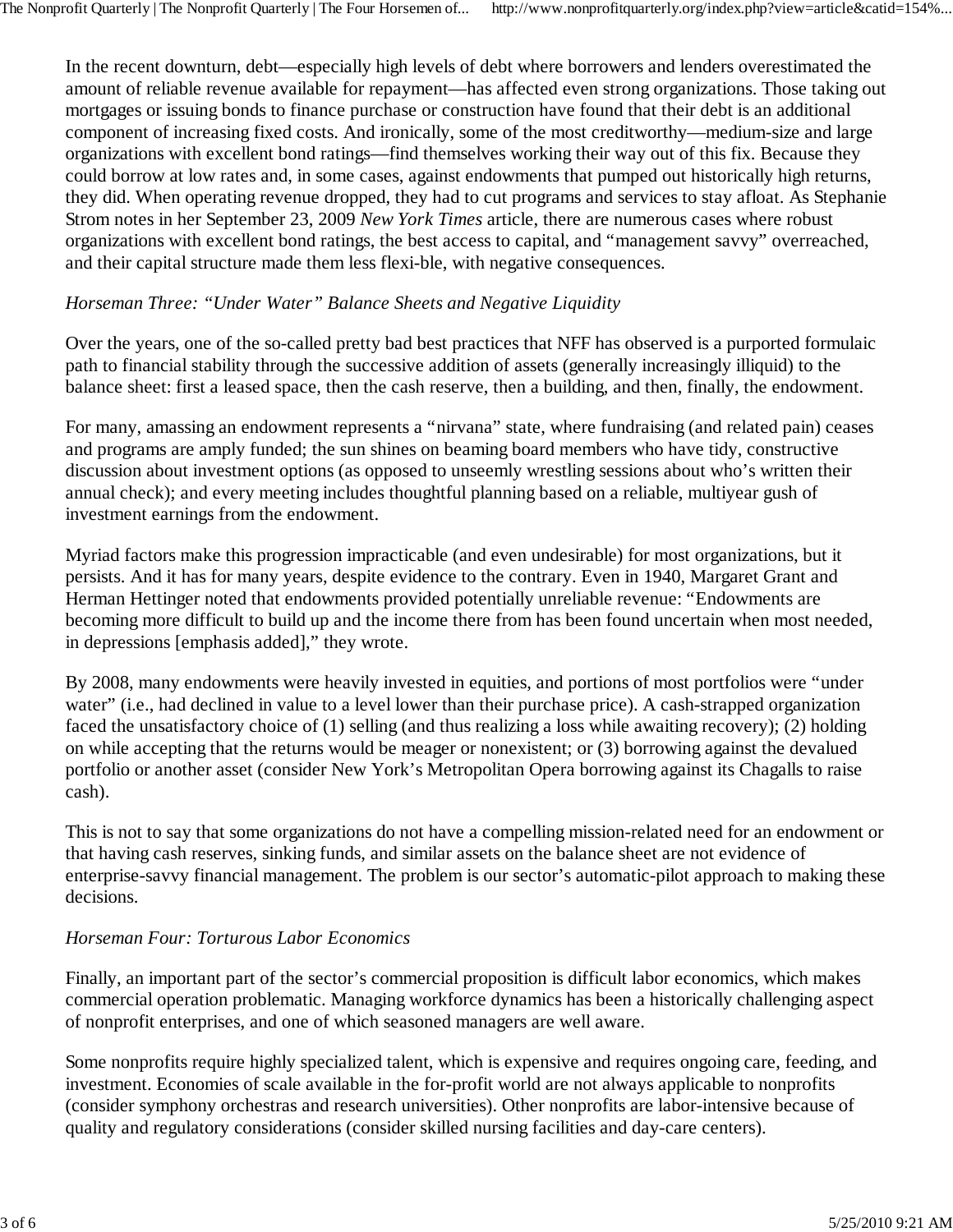Despite difficult times, nonprofit workforce reductions are often impossible or highly undesirable. Consider the impracticality of these scenarios: "We've decided to lay off the brasses, the second violins, and if revenue doesn't rebound, the oboist" or "We're not going to give our Nobel laureates lab privileges for a week a month," or "We'll just reduce nurse count in the intensive-care unit by half." Hmmm . . . brain surgery, anyone? While sometimes possible, productivity gains from economies of scale and technology simply do not follow the path of those for for-profits. And in many large institutions, labor unions add another layer of complexity. Unlike other horsemen, however, this one is more closely related to mission, making it essential to some organizations' core values rather than an optional strategic choice. I would argue that building a business that supports this "human capital" as it delivers on organizational mission is paramount.

It's not difficult to see why the Four Horsemen wreak havoc in an environment of disappearing and declining revenue, especially among the Charles Atlases of the sector.

What's most worrisome, however, is that the dominant institutional model in the sector—represented by the Four Horsemen—compels organizations to grow in a hermetic, almost automatic, way and create businesses that are highly illiquid and vulnerable to economic flux. And despite seemingly robust balance sheets, many nonprofits are starved of the capital needed for adaptation to a rapidly changing economy. If the recession has taught us anything, it's that net assets are not the same as "cash when you need it."

Within the sector, the best and the brightest within leading organizations are questioning long-held assumptions and reviewing their business models to determine how to adapt to a changing economy. They have asked questions that may prompt change that goes beyond simply coping with the current financial woes. Given the new economic reality, they want to build an enterprise that can succeed despite the realities that (1) the pull of place has declined, (2) a global market has developed, (3) "intermediaries" have lost much of their authority and utility, and (4) technology has redefined the market. They are reexamining what happened, why, and how they can push the reset button.

#### **How Did We Get Here?**

The sector suffers from a one-size-fits-all growth-and-change model that is largely the result of habit and reduces cash accessibility. Because capital investment in the nonprofit sector was traditionally associated with either a building purchase or a restricted endowment, these factors alone have become the default setting for capital investment. Moreover, the financial best practices put in place by the nonprofit sector are largely unrelated to sound capitalization. Instead, they focus on reporting, tax-law compliance, and counterproductive pretty bad best practices. Finally, both donors and recipients routinely put money into hermetic compartments that limit how funds are used rather than connect funds to what they are meant to accomplish. Taken together, these tendencies have led to widespread institutional fragility.

The one-size-fits-all model also has long-lasting opportunity costs. When capital is invested in assets that aren't mission critical, it means that other, more important investments can't be made. Capital routinely invested in a prescribed progression of fixed assets can't play the multiple roles that change requires. An organization boxed into an overly large building, for example, may lack the option to invest that cash in more critical areas, such as mitigating operating risk, upgrading technology, burnishing the brand to appeal to national corporate sponsors, or building talent (including a scaled development department). Capital is also required for other kinds of change, such as improving revenue reliability, improving operating efficiency, or reducing overall cost. In this approach, real estate is not off the table; it is simply one asset among others in a more diversified business investment strategy.

#### **What Now?**

To be perfectly clear, the message here is not that all owned property, debt financings, endowments, or human-capital strategies are bad. Over the years, NFF and others have financed buildings with debt and tax credits throughout the country, and helped organizations find ways to build other parts of their balance sheets, including endowments, cash reserves, and sinking funds.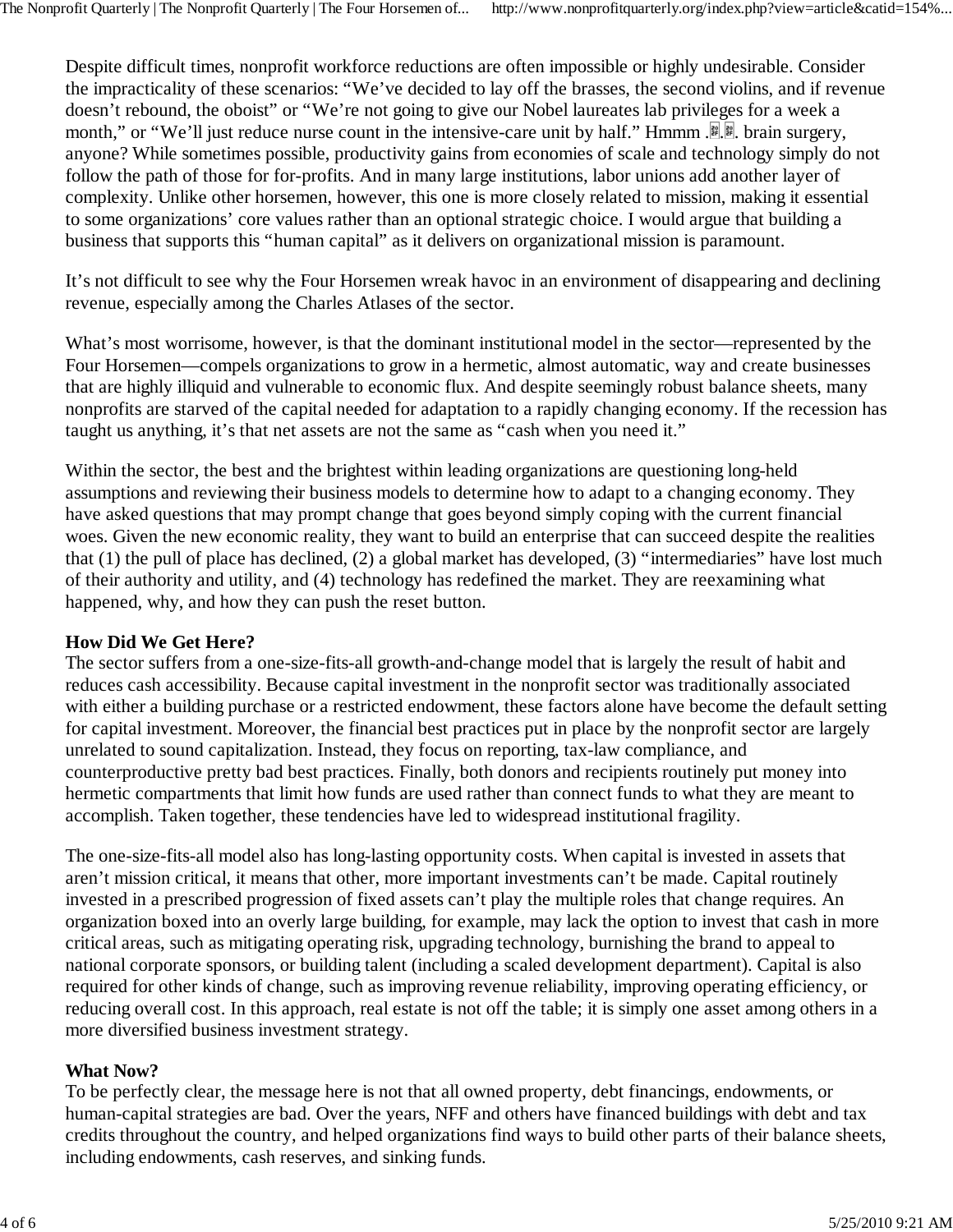And NFF continues to see great projects. Based on practice and research, however, we do believe that these projects are frequently undertaken in a kind of managerial sleepwalk. They are subject to a kind of groupthink about capitalization that fails to examine alternatives and is unlikely to align capitalization strategy with program, capacity, and market. This just isn't good enough anymore.

Change is here, and many are behind the curve. Business models and markets in the economy as a whole have changed, and those in the social sector must change with them. And this change is happening. An increasing number of young people entering the sector are platform- and sector-agnostic. The one-size-fits-all institutional model has been subject to "disruptive innovation" in real time. If institutions don't pay attention, they will invest themselves into irrelevance and, from a mission point of view, lose their way.

We need to broaden our capitalization horizons. Our sector tends to embrace an enterprise model built on a static set of assumptions about financial risk, investment, and return. As the world changes, we need to provide capital investment for growth within the sector's great organizations without confining deployment to a specific asset class or use.

Funder practice and social-sector management norms need overhaul. As NFF has learned, pretty bad best practices are deeply ingrained in the sector. It's truly empowering for funders and nonprofit leaders to become more enterprise savvy rather than focus on compliance (mainly with trust, estates, and tax law), comportment (mostly focused on reporting hygiene), and pretty bad best practices.

The first step is to understand what capital is and isn't. Many in the sector use the word capital interchangeably with money, income, and revenue, which creates conceptual squishiness and imprecision that undermine progress. One approach is to think of capital as the "factory:" the built capacity of an organization that supports the delivery of programs and services. These built programs then reliably attract revenue that pays for them, and this situation becomes "sustainable." Growth capital (philanthropic equity) changes that factory—makes it bigger, smaller, develops new offerings, invests in efficiency, develops a system to measure effectiveness, and so on. It is required for any change. Replenishment capital takes care of the usual wear and tear on the built "factory": depreciation, the need for program refreshment, technology replacements, and so on. And both types are deployed to ensure that revenue to fund organizational mission can flow more reliably in the future. Capital builds the factory (no matter what it's spent on), and revenue pays for regular delivery of programs and services (no matter what it's spent on).

#### **The Real Risk Is to the Public**

This is a difficult but defining time. We must keep foremost in our minds that our sector exists to serve the public. So the question we must continually push ourselves on is this: how is the public best served by the choices we make? As difficult as it is for us to confront, the real risk is not to our jobs or those of our colleagues, it's the risk to the public: that a child will go home to an abusive parent, that a homeless veteran will not find help, or that a talented teen won't be able to go to college. This is why the failure of a nonprofit can be so painful. If organizations sense growing danger, they will move quickly to ensure that constituents are best served or as little harmed as possible, and the rest is secondary.

## **Box: What to Do If You Are in over Your Head**

Even if the Four Horsemen are gaining on nonprofits, what can these organizations do now? NFF believes it's useful to think about this problem in two "bites": (1) coping (that is, getting through the worst of the recession and preserving an organization's current programs as much as possible); and (2) changing (that is, rethinking and redoing the business model and programming given a new reality).

Successful coping is often a central skill for nonprofit managers. Coping enables them to sharply assess the reliability of revenue, adjust and readjust expenses accordingly, and sometimes make tough choices that allow mission-critical services to be preserved, even when it means layoffs and furloughs.